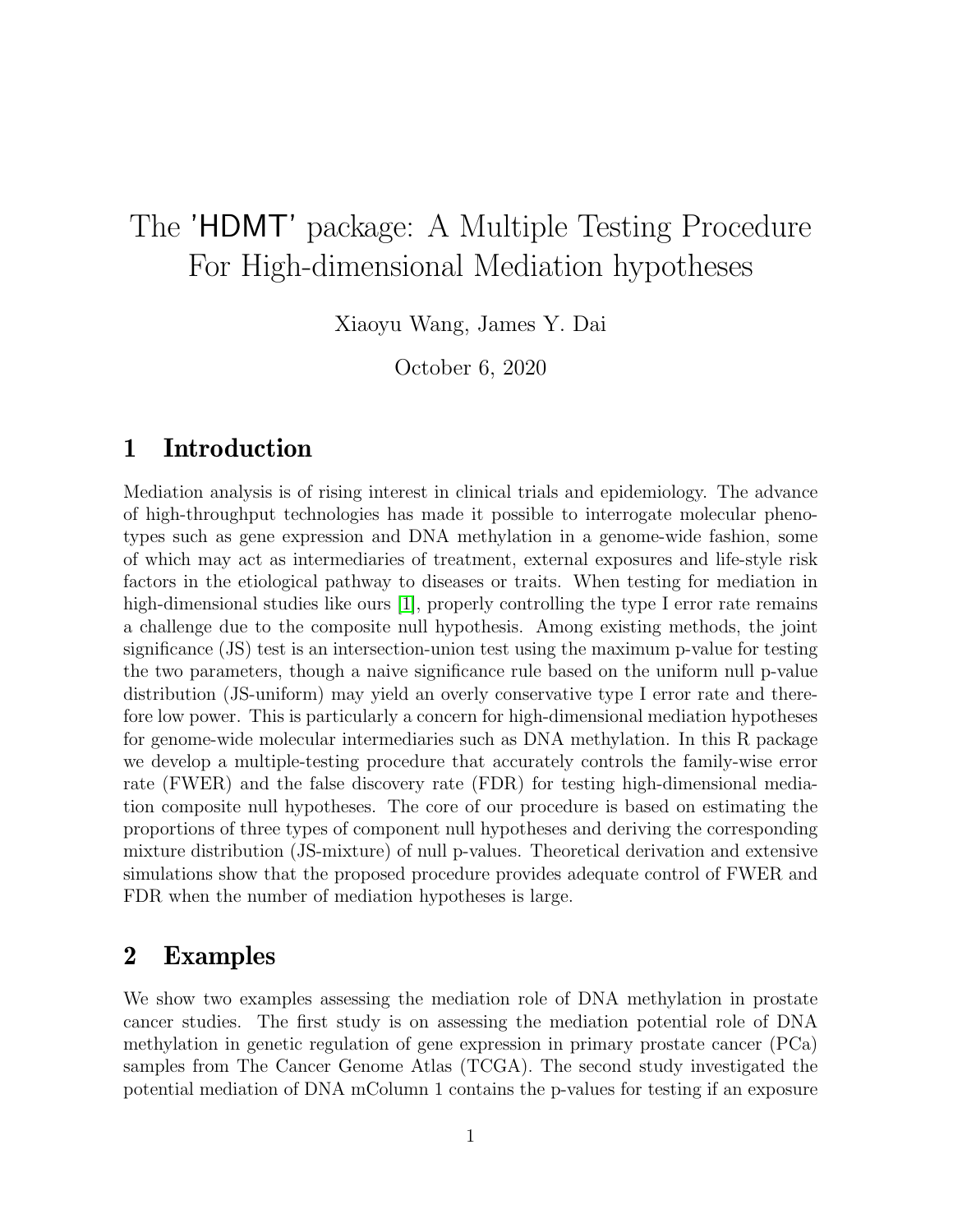is associated with the mediator ( $\alpha \neq 0$ ). Column 2 contains the p-value for testing if a mediator is associated with the outcome after adjusted for the exposure ( $\beta \neq 0$ ) methylation in exercise effect on prostate cancer progression in a Seattle-based patient cohort.

```
> data(snp_input)
> dim(snp_input)
[1] 69602 2
> data(exercise_input)
> dim(exercise_input)
[1] 47900 2
```
The input data matrix contains two columns of p-values for candidate mediators. See notation in [\[1\]](#page-6-0).

#### 2.1 DNAMethylation in Genetic Regulation of Gene Expression Among 147 Prostate Cancer Risk SNPs

We first read the input data matrix first. To save time for compiling this vignettes file, we use 10% of p-values in the input data matrix. To reproduce the figure in the paper, one need to run the code on the entire data matrix.

```
> input_pvalues <- snp_input
> input_pvalues=input_pvalues[sample(1:nrow(input_pvalues),
+ size=ceiling(nrow(input_pvalues)/10)),]
```
The first step of the procedure is to estimate the proportions of the three type of null hypotheses

```
> nullprop <- null_estimation(input_pvalues,lambda=0.5)
> nullprop
$alpha10
[1] 0.03476512
$alpha01
[1] 0.4189053
$alpha00
[1] 0.4987789
```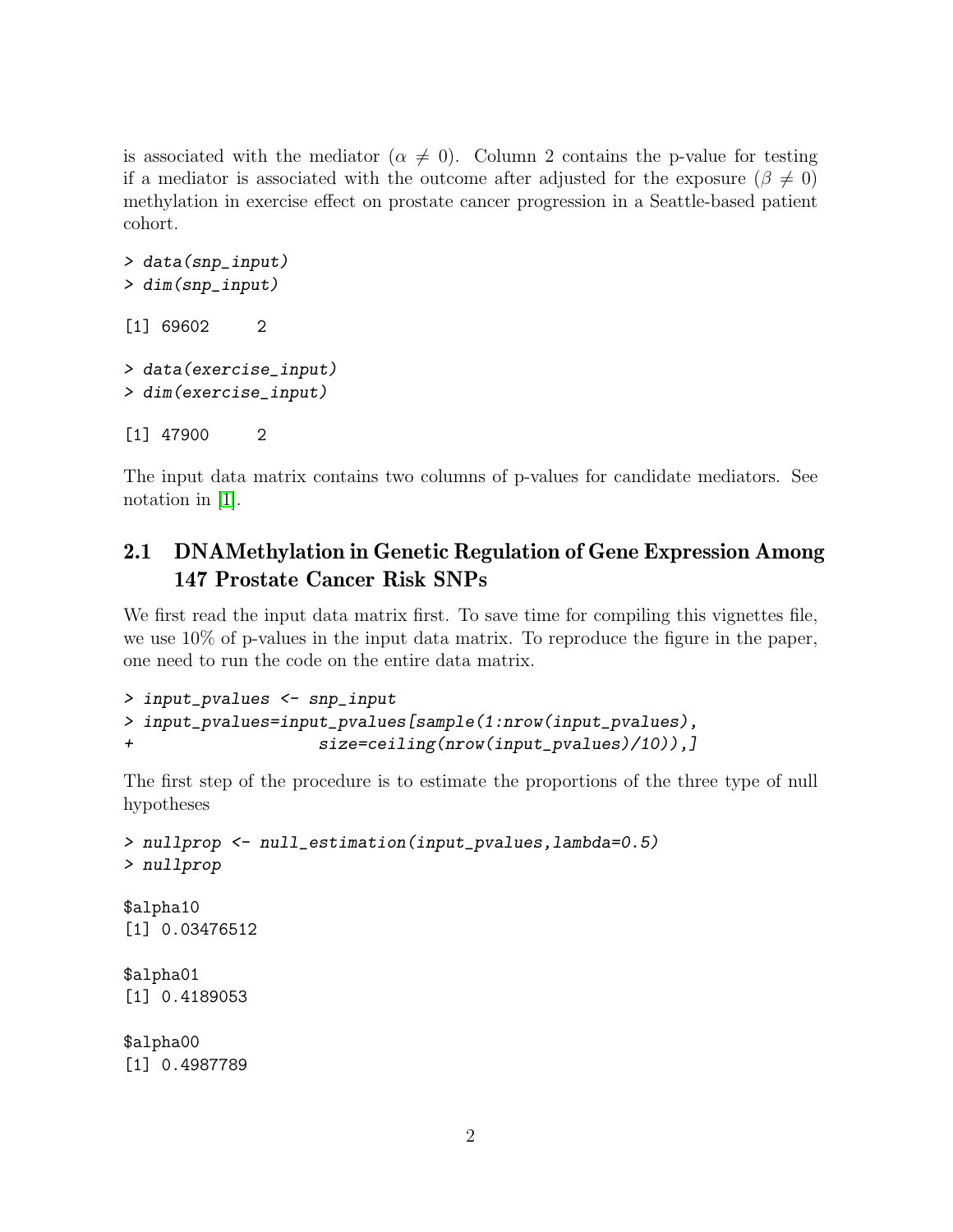\$alpha1 [1] 0.9176842

\$alpha2 [1] 0.533544

We next compute the expected quantiles of the mixture null distribution of  $p_{max}$  (maximum of two p-values) using either the approximation ( $\text{exact}=0$ ) method or the exact method ( $\epsilon$ xact=1). This set of quantiles can be used to draw the corrected q-q plot.

```
> pnull1<-adjust_quantile(nullprop$alpha00,nullprop$alpha01,nullprop$alpha10,
+ nullprop$alpha1,nullprop$alpha2,input_pvalues,exact=1)
```
'HDMT' provides a function correct qqplot to draw the corrected quantile-quantile plot for  $p_{max}$ , based on the estimated quantile of the mixture null distribution (green dots) and compared to the standard q-q plot based on the uniform distribution (red dots).

```
> pmax <- apply(input_pvalues,1,max)
> correct_qqplot(pmax, pnull1)
```


log base 10 (expected null p−values)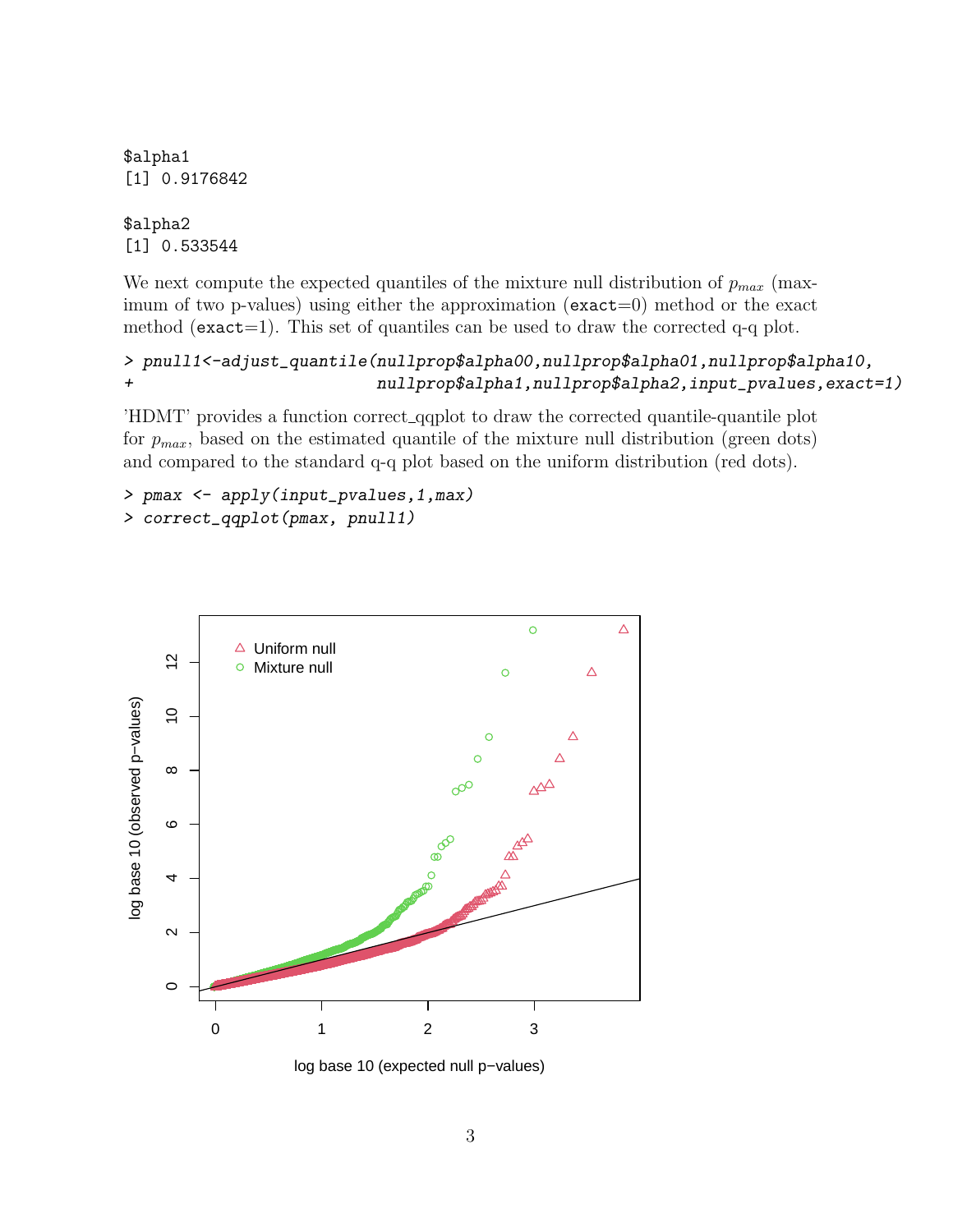We can also compute the pointwise estimated FDR for  $p_{max}$  using either the approximation method or the exact method.

```
> efdr <- fdr_est(nullprop$alpha00,nullprop$alpha01,nullprop$alpha10,
+ nullprop$alpha1,nullprop$alpha2,input_pvalues,exact=0)
> plot(pmax[order(pmax)],efdr[order(pmax)],type="l",ylim=c(0,1),
+ xlab="p-max",ylab="Estimated FDR")
```
#### 2.2 DNA Methylation and the Association of Vigorous Physical Activity With Lower Risk of Metastatic Progression

For this example, we only included 10% of p-values from the genome-wide testing as shown in the paper, due to data storage space limit. We read in the input data matrix with two columns of p-values as follows.

```
> input_pvalues <- exercise_input
> #To save time, we use 10% of rows
> input_pvalues=input_pvalues[sample(1:nrow(input_pvalues),
+ size=ceiling(nrow(input_pvalues)/10)),]
```
The estimation procedures are identical to the previous example:

```
> nullprop <- null_estimation(input_pvalues,lambda=0.5)
```
We can compute the null distribution of pmax using the approximation method in Section 2.2, and we can also compute the null distribution of pmax using the exact method in Section 2.4.

```
> pnull<-adjust_quantile(nullprop$alpha00,nullprop$alpha01,nullprop$alpha10,
+ nullprop$alpha1,nullprop$alpha2,input_pvalues,exact=0)
```

```
> pnull1<-adjust_quantile(nullprop$alpha00,nullprop$alpha01,nullprop$alpha10,
```

```
+ nullprop$alpha1,nullprop$alpha2,input_pvalues,exact=1)
```
The Q-Q plot based on the approximation method is shown as follows:

```
> pmax <- apply(input_pvalues,1,max)
> correct_qqplot(pmax, pnull)
```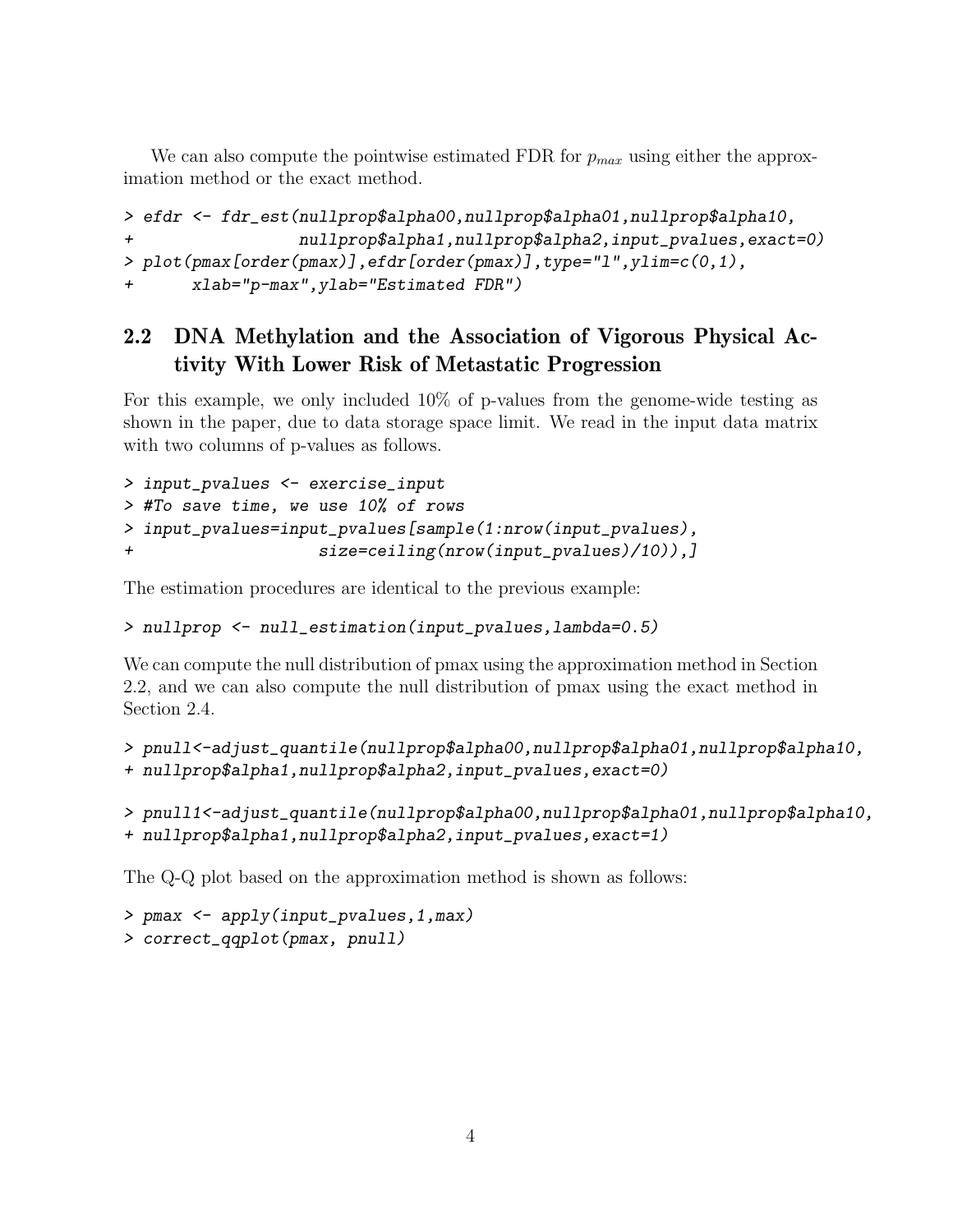

The Q-Q plot based on the exact method is shown as follows: > correct\_qqplot(pmax, pnull1)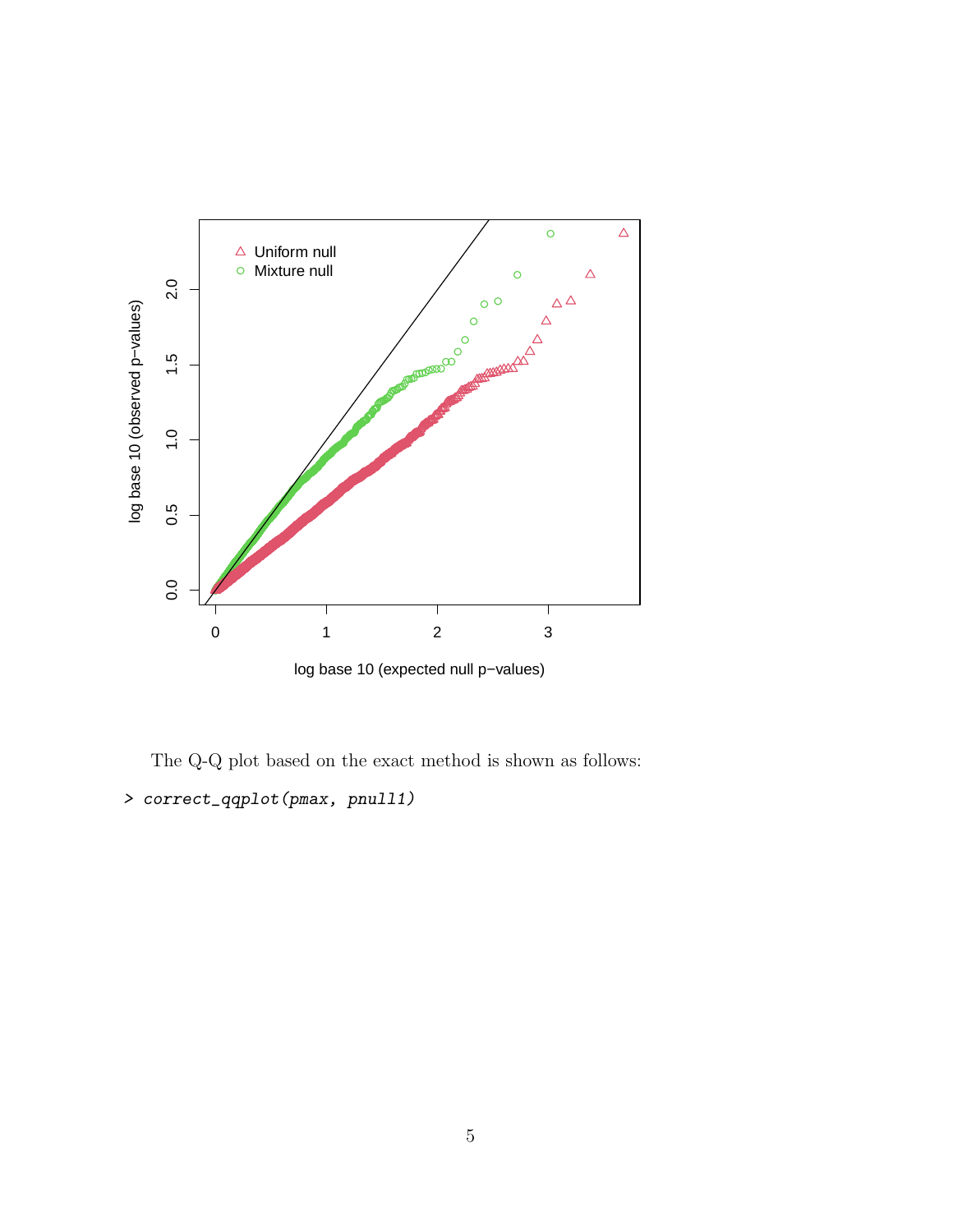

log base 10 (expected null p−values)

## 3 session information

The version number of R and packages loaded for generating the vignette were:

```
R version 4.0.2 (2020-06-22)
Platform: x86_64-pc-linux-gnu (64-bit)
Running under: Ubuntu 18.04.4 LTS
```

```
Matrix products: default
BLAS/LAPACK: /app/software/OpenBLAS/0.3.7-GCC-8.3.0/lib/libopenblas_haswellp-
r0.3.7.so
```
locale: [1] LC\_CTYPE=en\_US.UTF-8 LC\_NUMERIC=C [3] LC\_TIME=en\_US.UTF-8 LC\_COLLATE=C [5] LC\_MONETARY=en\_US.UTF-8 LC\_MESSAGES=en\_US.UTF-8